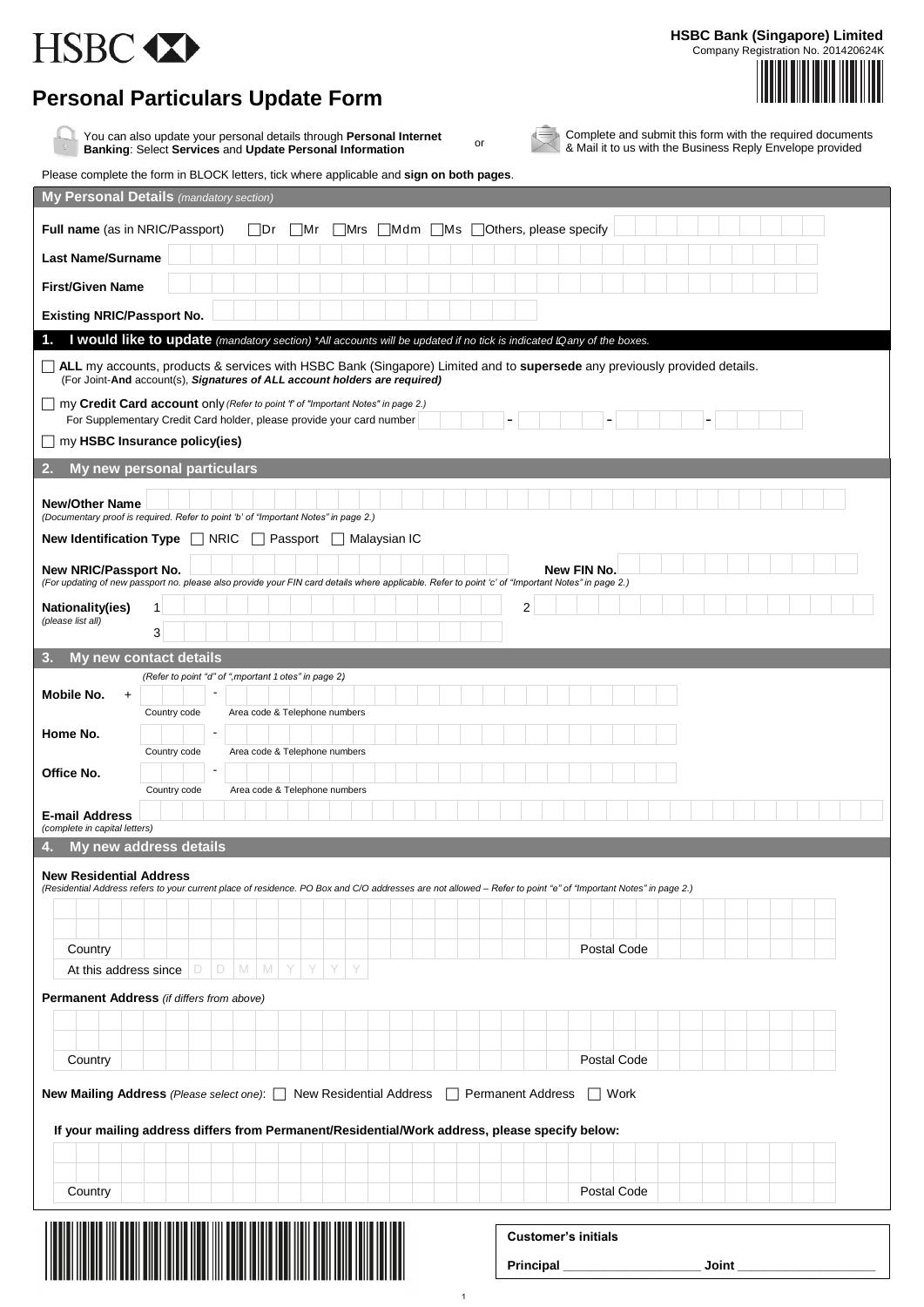| 5.<br>My new employment details                                                                                                                                                                                                                                                                                                                                                                                                                                                                                                                                                                                                                                                                                                                                                                                                                                                                                                                                                                                                                                                                                                                                                                                                                                                                                                                                                                                                                                                                                                                                                                                                                                                                                                                                                                                                                                                                                                                                                                                                                                                                                                                                                                                                                                                                                                                                                                                                                                                                                                                                                                                                                                                                                                                                                                                                                                                                                                                                                                                                                                                                                                                                                                                                                                                                                                                                                                                                                          |  |
|----------------------------------------------------------------------------------------------------------------------------------------------------------------------------------------------------------------------------------------------------------------------------------------------------------------------------------------------------------------------------------------------------------------------------------------------------------------------------------------------------------------------------------------------------------------------------------------------------------------------------------------------------------------------------------------------------------------------------------------------------------------------------------------------------------------------------------------------------------------------------------------------------------------------------------------------------------------------------------------------------------------------------------------------------------------------------------------------------------------------------------------------------------------------------------------------------------------------------------------------------------------------------------------------------------------------------------------------------------------------------------------------------------------------------------------------------------------------------------------------------------------------------------------------------------------------------------------------------------------------------------------------------------------------------------------------------------------------------------------------------------------------------------------------------------------------------------------------------------------------------------------------------------------------------------------------------------------------------------------------------------------------------------------------------------------------------------------------------------------------------------------------------------------------------------------------------------------------------------------------------------------------------------------------------------------------------------------------------------------------------------------------------------------------------------------------------------------------------------------------------------------------------------------------------------------------------------------------------------------------------------------------------------------------------------------------------------------------------------------------------------------------------------------------------------------------------------------------------------------------------------------------------------------------------------------------------------------------------------------------------------------------------------------------------------------------------------------------------------------------------------------------------------------------------------------------------------------------------------------------------------------------------------------------------------------------------------------------------------------------------------------------------------------------------------------------------------|--|
| Employment status $\Box$<br>Self-Employed (Sole Proprietor/Freelance)<br>Self-Employed (Business Owner)<br>Key Controller (such as CEO, CFO, COO, MD)                                                                                                                                                                                                                                                                                                                                                                                                                                                                                                                                                                                                                                                                                                                                                                                                                                                                                                                                                                                                                                                                                                                                                                                                                                                                                                                                                                                                                                                                                                                                                                                                                                                                                                                                                                                                                                                                                                                                                                                                                                                                                                                                                                                                                                                                                                                                                                                                                                                                                                                                                                                                                                                                                                                                                                                                                                                                                                                                                                                                                                                                                                                                                                                                                                                                                                    |  |
| <b>Employed Staff</b><br>Homemaker<br>Student<br>$\Box$ Retired<br>Unemployed                                                                                                                                                                                                                                                                                                                                                                                                                                                                                                                                                                                                                                                                                                                                                                                                                                                                                                                                                                                                                                                                                                                                                                                                                                                                                                                                                                                                                                                                                                                                                                                                                                                                                                                                                                                                                                                                                                                                                                                                                                                                                                                                                                                                                                                                                                                                                                                                                                                                                                                                                                                                                                                                                                                                                                                                                                                                                                                                                                                                                                                                                                                                                                                                                                                                                                                                                                            |  |
| <b>Employer/Business name</b>                                                                                                                                                                                                                                                                                                                                                                                                                                                                                                                                                                                                                                                                                                                                                                                                                                                                                                                                                                                                                                                                                                                                                                                                                                                                                                                                                                                                                                                                                                                                                                                                                                                                                                                                                                                                                                                                                                                                                                                                                                                                                                                                                                                                                                                                                                                                                                                                                                                                                                                                                                                                                                                                                                                                                                                                                                                                                                                                                                                                                                                                                                                                                                                                                                                                                                                                                                                                                            |  |
| <b>Industry Type/Nature of Business</b>                                                                                                                                                                                                                                                                                                                                                                                                                                                                                                                                                                                                                                                                                                                                                                                                                                                                                                                                                                                                                                                                                                                                                                                                                                                                                                                                                                                                                                                                                                                                                                                                                                                                                                                                                                                                                                                                                                                                                                                                                                                                                                                                                                                                                                                                                                                                                                                                                                                                                                                                                                                                                                                                                                                                                                                                                                                                                                                                                                                                                                                                                                                                                                                                                                                                                                                                                                                                                  |  |
| Occupation                                                                                                                                                                                                                                                                                                                                                                                                                                                                                                                                                                                                                                                                                                                                                                                                                                                                                                                                                                                                                                                                                                                                                                                                                                                                                                                                                                                                                                                                                                                                                                                                                                                                                                                                                                                                                                                                                                                                                                                                                                                                                                                                                                                                                                                                                                                                                                                                                                                                                                                                                                                                                                                                                                                                                                                                                                                                                                                                                                                                                                                                                                                                                                                                                                                                                                                                                                                                                                               |  |
| <b>Job Title</b><br>Length of service<br>month(s)<br>year(s)                                                                                                                                                                                                                                                                                                                                                                                                                                                                                                                                                                                                                                                                                                                                                                                                                                                                                                                                                                                                                                                                                                                                                                                                                                                                                                                                                                                                                                                                                                                                                                                                                                                                                                                                                                                                                                                                                                                                                                                                                                                                                                                                                                                                                                                                                                                                                                                                                                                                                                                                                                                                                                                                                                                                                                                                                                                                                                                                                                                                                                                                                                                                                                                                                                                                                                                                                                                             |  |
| <b>Annual Income (SGD)</b>                                                                                                                                                                                                                                                                                                                                                                                                                                                                                                                                                                                                                                                                                                                                                                                                                                                                                                                                                                                                                                                                                                                                                                                                                                                                                                                                                                                                                                                                                                                                                                                                                                                                                                                                                                                                                                                                                                                                                                                                                                                                                                                                                                                                                                                                                                                                                                                                                                                                                                                                                                                                                                                                                                                                                                                                                                                                                                                                                                                                                                                                                                                                                                                                                                                                                                                                                                                                                               |  |
| (If you have secured/unsecured facilites with the bank, income update must be supported with relevant income documents, refer to point 'k' of "Important Notes" in page 2.)<br><b>Work Address</b>                                                                                                                                                                                                                                                                                                                                                                                                                                                                                                                                                                                                                                                                                                                                                                                                                                                                                                                                                                                                                                                                                                                                                                                                                                                                                                                                                                                                                                                                                                                                                                                                                                                                                                                                                                                                                                                                                                                                                                                                                                                                                                                                                                                                                                                                                                                                                                                                                                                                                                                                                                                                                                                                                                                                                                                                                                                                                                                                                                                                                                                                                                                                                                                                                                                       |  |
|                                                                                                                                                                                                                                                                                                                                                                                                                                                                                                                                                                                                                                                                                                                                                                                                                                                                                                                                                                                                                                                                                                                                                                                                                                                                                                                                                                                                                                                                                                                                                                                                                                                                                                                                                                                                                                                                                                                                                                                                                                                                                                                                                                                                                                                                                                                                                                                                                                                                                                                                                                                                                                                                                                                                                                                                                                                                                                                                                                                                                                                                                                                                                                                                                                                                                                                                                                                                                                                          |  |
|                                                                                                                                                                                                                                                                                                                                                                                                                                                                                                                                                                                                                                                                                                                                                                                                                                                                                                                                                                                                                                                                                                                                                                                                                                                                                                                                                                                                                                                                                                                                                                                                                                                                                                                                                                                                                                                                                                                                                                                                                                                                                                                                                                                                                                                                                                                                                                                                                                                                                                                                                                                                                                                                                                                                                                                                                                                                                                                                                                                                                                                                                                                                                                                                                                                                                                                                                                                                                                                          |  |
| Postal Code<br>Country                                                                                                                                                                                                                                                                                                                                                                                                                                                                                                                                                                                                                                                                                                                                                                                                                                                                                                                                                                                                                                                                                                                                                                                                                                                                                                                                                                                                                                                                                                                                                                                                                                                                                                                                                                                                                                                                                                                                                                                                                                                                                                                                                                                                                                                                                                                                                                                                                                                                                                                                                                                                                                                                                                                                                                                                                                                                                                                                                                                                                                                                                                                                                                                                                                                                                                                                                                                                                                   |  |
| <b>Customer Declaration</b> (mandatory section)<br>6.                                                                                                                                                                                                                                                                                                                                                                                                                                                                                                                                                                                                                                                                                                                                                                                                                                                                                                                                                                                                                                                                                                                                                                                                                                                                                                                                                                                                                                                                                                                                                                                                                                                                                                                                                                                                                                                                                                                                                                                                                                                                                                                                                                                                                                                                                                                                                                                                                                                                                                                                                                                                                                                                                                                                                                                                                                                                                                                                                                                                                                                                                                                                                                                                                                                                                                                                                                                                    |  |
| I/We confirm that I/we have read, acknowledged, and understood the "Important Notes (a) to (k)" as listed in the next page of this Form. Where I/we have<br>ticked the box for "HSBC Insurance" above, I/we authorisea the Bank to disclose my/our information to HSBC Insurance to enable them to update their<br>records accordingly.                                                                                                                                                                                                                                                                                                                                                                                                                                                                                                                                                                                                                                                                                                                                                                                                                                                                                                                                                                                                                                                                                                                                                                                                                                                                                                                                                                                                                                                                                                                                                                                                                                                                                                                                                                                                                                                                                                                                                                                                                                                                                                                                                                                                                                                                                                                                                                                                                                                                                                                                                                                                                                                                                                                                                                                                                                                                                                                                                                                                                                                                                                                  |  |
| Signature of principal account holder<br>Signature of joint account holder                                                                                                                                                                                                                                                                                                                                                                                                                                                                                                                                                                                                                                                                                                                                                                                                                                                                                                                                                                                                                                                                                                                                                                                                                                                                                                                                                                                                                                                                                                                                                                                                                                                                                                                                                                                                                                                                                                                                                                                                                                                                                                                                                                                                                                                                                                                                                                                                                                                                                                                                                                                                                                                                                                                                                                                                                                                                                                                                                                                                                                                                                                                                                                                                                                                                                                                                                                               |  |
|                                                                                                                                                                                                                                                                                                                                                                                                                                                                                                                                                                                                                                                                                                                                                                                                                                                                                                                                                                                                                                                                                                                                                                                                                                                                                                                                                                                                                                                                                                                                                                                                                                                                                                                                                                                                                                                                                                                                                                                                                                                                                                                                                                                                                                                                                                                                                                                                                                                                                                                                                                                                                                                                                                                                                                                                                                                                                                                                                                                                                                                                                                                                                                                                                                                                                                                                                                                                                                                          |  |
|                                                                                                                                                                                                                                                                                                                                                                                                                                                                                                                                                                                                                                                                                                                                                                                                                                                                                                                                                                                                                                                                                                                                                                                                                                                                                                                                                                                                                                                                                                                                                                                                                                                                                                                                                                                                                                                                                                                                                                                                                                                                                                                                                                                                                                                                                                                                                                                                                                                                                                                                                                                                                                                                                                                                                                                                                                                                                                                                                                                                                                                                                                                                                                                                                                                                                                                                                                                                                                                          |  |
|                                                                                                                                                                                                                                                                                                                                                                                                                                                                                                                                                                                                                                                                                                                                                                                                                                                                                                                                                                                                                                                                                                                                                                                                                                                                                                                                                                                                                                                                                                                                                                                                                                                                                                                                                                                                                                                                                                                                                                                                                                                                                                                                                                                                                                                                                                                                                                                                                                                                                                                                                                                                                                                                                                                                                                                                                                                                                                                                                                                                                                                                                                                                                                                                                                                                                                                                                                                                                                                          |  |
| D<br>M<br>M<br>D<br>D<br>M<br>M<br>D<br>Date<br>Date                                                                                                                                                                                                                                                                                                                                                                                                                                                                                                                                                                                                                                                                                                                                                                                                                                                                                                                                                                                                                                                                                                                                                                                                                                                                                                                                                                                                                                                                                                                                                                                                                                                                                                                                                                                                                                                                                                                                                                                                                                                                                                                                                                                                                                                                                                                                                                                                                                                                                                                                                                                                                                                                                                                                                                                                                                                                                                                                                                                                                                                                                                                                                                                                                                                                                                                                                                                                     |  |
| Name                                                                                                                                                                                                                                                                                                                                                                                                                                                                                                                                                                                                                                                                                                                                                                                                                                                                                                                                                                                                                                                                                                                                                                                                                                                                                                                                                                                                                                                                                                                                                                                                                                                                                                                                                                                                                                                                                                                                                                                                                                                                                                                                                                                                                                                                                                                                                                                                                                                                                                                                                                                                                                                                                                                                                                                                                                                                                                                                                                                                                                                                                                                                                                                                                                                                                                                                                                                                                                                     |  |
|                                                                                                                                                                                                                                                                                                                                                                                                                                                                                                                                                                                                                                                                                                                                                                                                                                                                                                                                                                                                                                                                                                                                                                                                                                                                                                                                                                                                                                                                                                                                                                                                                                                                                                                                                                                                                                                                                                                                                                                                                                                                                                                                                                                                                                                                                                                                                                                                                                                                                                                                                                                                                                                                                                                                                                                                                                                                                                                                                                                                                                                                                                                                                                                                                                                                                                                                                                                                                                                          |  |
| <b>Important Notes</b>                                                                                                                                                                                                                                                                                                                                                                                                                                                                                                                                                                                                                                                                                                                                                                                                                                                                                                                                                                                                                                                                                                                                                                                                                                                                                                                                                                                                                                                                                                                                                                                                                                                                                                                                                                                                                                                                                                                                                                                                                                                                                                                                                                                                                                                                                                                                                                                                                                                                                                                                                                                                                                                                                                                                                                                                                                                                                                                                                                                                                                                                                                                                                                                                                                                                                                                                                                                                                                   |  |
| a. Please visit any HSBC branch with your NRIC/Passport if thumbprint is used.<br>b. Update of Name must be supported with a copy of the deed poll or marriage certificate and Former/Other name must be provided.<br>c. Update of NRIC/Passport/FIN card must be supported with a copy of your NRIC/Passport/FIN card. Please sign on it for verification purposes.<br>d. Mobile number provided will be used for sending of SMS Transaction Alerts and Authorisation codes for Online Purchases. Please note that we need at least one working day<br>to update your mobile number and de-register your old mobile number from PayNow. Therefore, please keep us updated of any changes to your number as soon as possible.<br>Please remember to register your new mobile number with PayNow.<br>e. For residential address, PO Box and C/O address is not allowed. If you reside in a country where complete legal addresses do not exist, please provide a description of the<br>location of your property (which should include exact street/ building name, apartment/ villa number, city, country and the closest landmark, etc).<br>f. For credit card account, please note that only the primary cardholder can authorise the change of address. For supplementary cardholder below the age of 18 years, update<br>of your particulars has to be accompanied with primary cardholder's signature.<br>g. If you hold any CPF Investment accounts, please notify the CPF investment account holding bank about your change in contact details.<br>h. If you have taken up any insurance policies offered by other companies through the bank, please notify the respective insurance company directly about your change of<br>contact details.<br>i. The personal data which you are submitting is being collected for the purposes stated in HSBC's Data Protection Policy. For more information on how we manage your<br>personal data, please visit http://www.hsbc.com.sq/1/2/miscellaneous/privacy-and-security.<br>j. Please allow 5 working days from the receipt of your request to update all your records.<br>k. Please note that pursuant to the terms of your agreement with HSBC, HSBC may exercise its rights to reduce your credit limit or stop providing further credit in respect of your<br>unsecured credit facilities with HSBC should your income documents reflect a lower earned income than what was previously declared. The maximum aggregate credit limit<br>with HSBC in respect of unsecured credit facilities granted to a Singapore Citizen / Permanent Resident is based on the following: (a) Annual income of more than S\$120,000<br>is up to six times the individual's monthly income; (b) Annual income of S\$30,000 and less than S\$120,000 is up to four times the individual's monthly income or (c) an amount<br>which HSBC may in it's discretion determine.<br>For Salaried employees:<br>For self-employed and commission-based earners:<br>$\Box$ Latest three months' computerised payslips<br>$\Box$ Latest two years' Notice of Assessment#<br>$\Box$ CPF Contribution History Statement for the past six months<br>For foreigners:<br>$\Box$ Latest Notice of Assessment <sup>#</sup> and latest computerised payslips<br>$\Box$ Employment Pass (with validity of at least one year)<br>#You may now print your latest Notice of Assessment via myTax Portal with your SingPass or IRAS PIN |  |
| Please note:                                                                                                                                                                                                                                                                                                                                                                                                                                                                                                                                                                                                                                                                                                                                                                                                                                                                                                                                                                                                                                                                                                                                                                                                                                                                                                                                                                                                                                                                                                                                                                                                                                                                                                                                                                                                                                                                                                                                                                                                                                                                                                                                                                                                                                                                                                                                                                                                                                                                                                                                                                                                                                                                                                                                                                                                                                                                                                                                                                                                                                                                                                                                                                                                                                                                                                                                                                                                                                             |  |
| • Please remember to sign on the form.<br>• Please ensure that you have attached the necessary supporting documents.                                                                                                                                                                                                                                                                                                                                                                                                                                                                                                                                                                                                                                                                                                                                                                                                                                                                                                                                                                                                                                                                                                                                                                                                                                                                                                                                                                                                                                                                                                                                                                                                                                                                                                                                                                                                                                                                                                                                                                                                                                                                                                                                                                                                                                                                                                                                                                                                                                                                                                                                                                                                                                                                                                                                                                                                                                                                                                                                                                                                                                                                                                                                                                                                                                                                                                                                     |  |
| HBSP/CVM/CES001A<br>For Bank use only                                                                                                                                                                                                                                                                                                                                                                                                                                                                                                                                                                                                                                                                                                                                                                                                                                                                                                                                                                                                                                                                                                                                                                                                                                                                                                                                                                                                                                                                                                                                                                                                                                                                                                                                                                                                                                                                                                                                                                                                                                                                                                                                                                                                                                                                                                                                                                                                                                                                                                                                                                                                                                                                                                                                                                                                                                                                                                                                                                                                                                                                                                                                                                                                                                                                                                                                                                                                                    |  |
| Customer no(s).:                                                                                                                                                                                                                                                                                                                                                                                                                                                                                                                                                                                                                                                                                                                                                                                                                                                                                                                                                                                                                                                                                                                                                                                                                                                                                                                                                                                                                                                                                                                                                                                                                                                                                                                                                                                                                                                                                                                                                                                                                                                                                                                                                                                                                                                                                                                                                                                                                                                                                                                                                                                                                                                                                                                                                                                                                                                                                                                                                                                                                                                                                                                                                                                                                                                                                                                                                                                                                                         |  |
|                                                                                                                                                                                                                                                                                                                                                                                                                                                                                                                                                                                                                                                                                                                                                                                                                                                                                                                                                                                                                                                                                                                                                                                                                                                                                                                                                                                                                                                                                                                                                                                                                                                                                                                                                                                                                                                                                                                                                                                                                                                                                                                                                                                                                                                                                                                                                                                                                                                                                                                                                                                                                                                                                                                                                                                                                                                                                                                                                                                                                                                                                                                                                                                                                                                                                                                                                                                                                                                          |  |
|                                                                                                                                                                                                                                                                                                                                                                                                                                                                                                                                                                                                                                                                                                                                                                                                                                                                                                                                                                                                                                                                                                                                                                                                                                                                                                                                                                                                                                                                                                                                                                                                                                                                                                                                                                                                                                                                                                                                                                                                                                                                                                                                                                                                                                                                                                                                                                                                                                                                                                                                                                                                                                                                                                                                                                                                                                                                                                                                                                                                                                                                                                                                                                                                                                                                                                                                                                                                                                                          |  |
|                                                                                                                                                                                                                                                                                                                                                                                                                                                                                                                                                                                                                                                                                                                                                                                                                                                                                                                                                                                                                                                                                                                                                                                                                                                                                                                                                                                                                                                                                                                                                                                                                                                                                                                                                                                                                                                                                                                                                                                                                                                                                                                                                                                                                                                                                                                                                                                                                                                                                                                                                                                                                                                                                                                                                                                                                                                                                                                                                                                                                                                                                                                                                                                                                                                                                                                                                                                                                                                          |  |